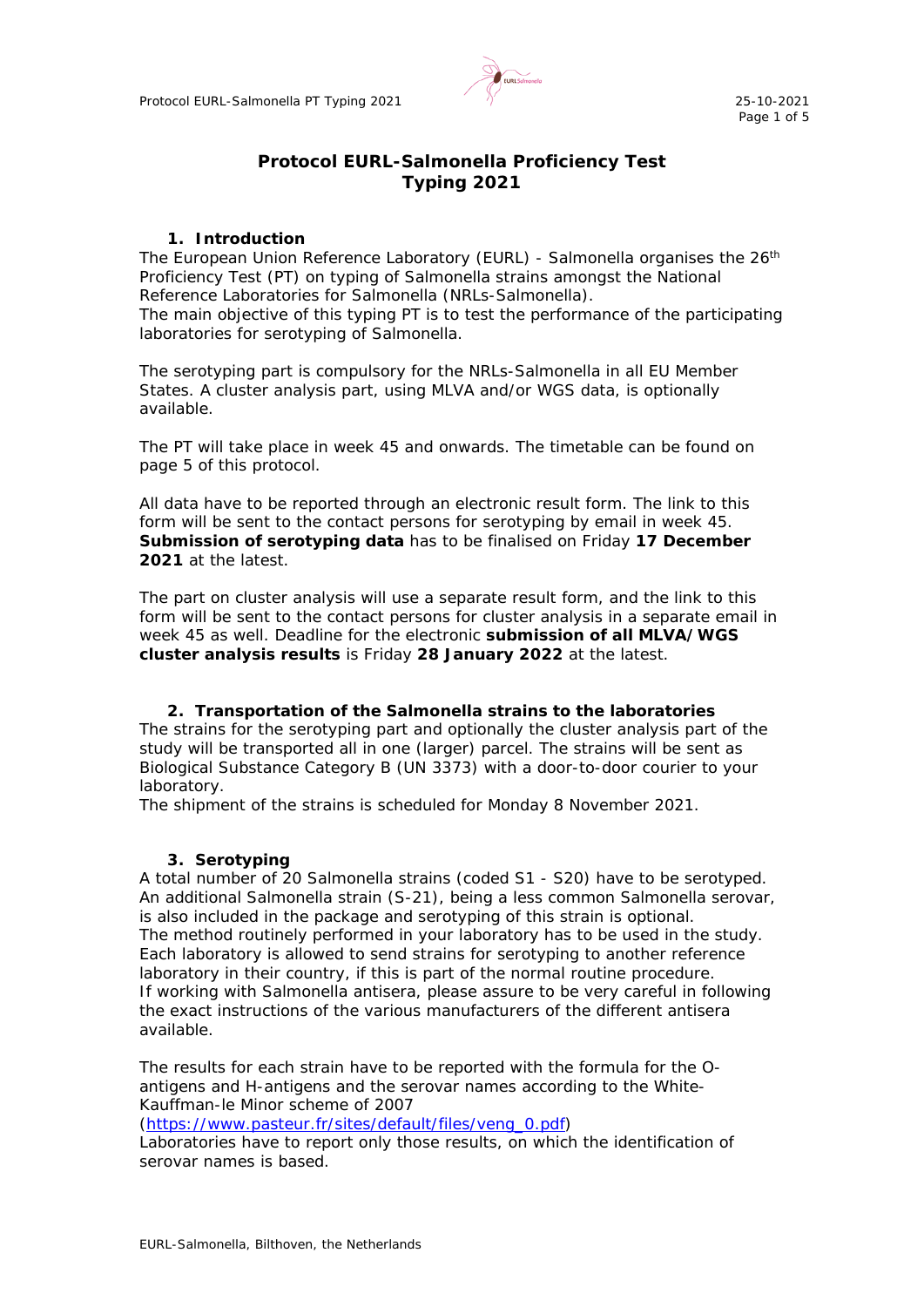Protocol EURL-*Salmonella* PT Typing 2021 25-10-2021



If, based on the results as obtained, a definite conclusion on the serovar name cannot be given, then identify the strains by giving the antigenic formula as far as detected.

Examples of preferred reporting:

| O-antigens     |      | H-antigens (phase 1) H-antigens (phase 2) Serovar name* |                   |
|----------------|------|---------------------------------------------------------|-------------------|
| 9,12           | q,m  |                                                         | Enteritidis       |
| 4,12           |      | 2                                                       | Typhimurium       |
| 4,5,12         |      |                                                         | $4, 5, 12$ : i: - |
| $\overline{4}$ |      |                                                         | $4:1:-$           |
| 6,7            |      | 1.5                                                     | $6, 7: -: 1, 5$   |
| 42             | q, t |                                                         | $42:q,t:-$        |

\*Please report the serovar name without indicating "*S*." or "*Salmonella*", to facilitate the overall evaluation of all participants' results.

The evaluation of the serotyping results will be performed by the EURL-*Salmonella* according to Table 1.

|  | Table 1. Evaluation of serotyping results |
|--|-------------------------------------------|
|--|-------------------------------------------|

| <b>Results</b>                           | <b>Evaluation</b> |
|------------------------------------------|-------------------|
| Auto-agglutination or                    |                   |
| Incomplete set of antisera               | Not typable       |
| (outside range of antisera)              |                   |
| Partly typable due to incomplete set of  | Partly correct    |
| antisera or                              |                   |
| Part of the formula (for the name of the |                   |
| serovar) or No name serovar              |                   |
| Wrong serovar or                         | Incorrect         |
| mixed sera formula                       |                   |

Hendriksen et al. (J Clin Microbiol 47(9): 2729-2736) reported that colonial form variation may occur with the expression of the O:61 antigen by some serogroup C<sub>2</sub> serovars.

Concerning the EURL-*Salmonella* PTs on serotyping it was decided to consider the serovar pairs involved (e.g. *S.* Newport/*S.* Bardo and *S.* Hadar/*S.* Istanbul) not as distinct serovars, though they should be reported as actually typed by the participants. Nevertheless, typing should include testing for the presence of O:6 antigen.

In practice this means that for example a  $6,8:z_{10}:e,n,x$  typed strain has to be reported as Hadar, and a 8:  $z_{10}$ : e, n, x typed strain has to be reported as Istanbul, but that either result is considered as correct.

In 2007, criteria for 'good performance' have been defined (Mooijman, 2007). Penalty points are given for strains that are typed incorrectly. A distinction is made between the five most important human health related *Salmonella* serovars (as indicated in EU legislation) and all other strains: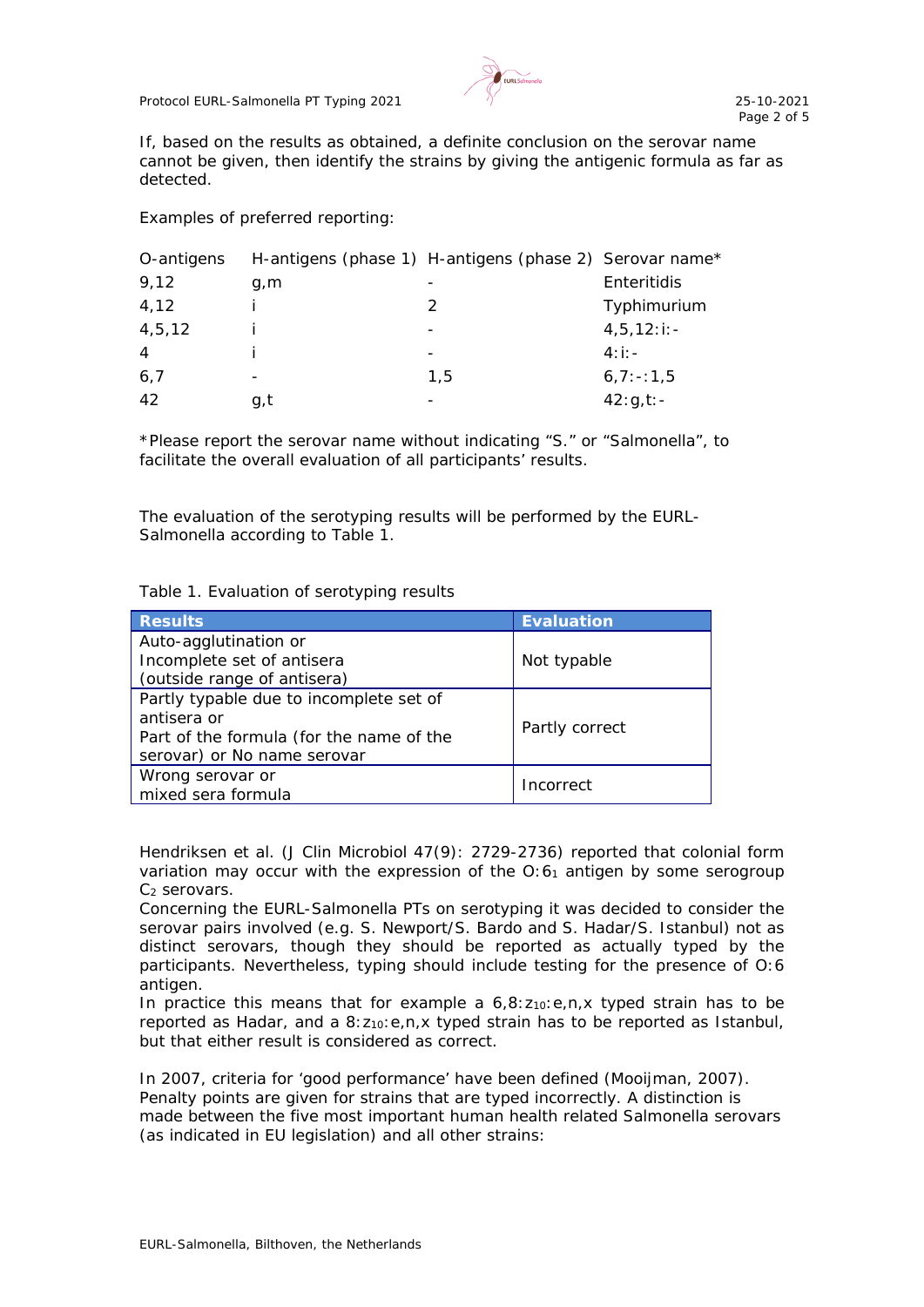

- − **4 penalty points**: incorrect typing of *S*. Enteritidis, *S*. Typhimurium (including the monophasic variant), *S*. Hadar, *S*. Infantis or *S*. Virchow **or** assigning the name of one of these five serovars to another strain.
- − **1 penalty point**: incorrect typing of all other *Salmonella* serovars.

The total number of penalty points is calculated for each NRL-*Salmonella*. The criterion for good performance is set at less than four penalty points. All EU Member State NRLs not meeting the criterion of good performance (results with four penalty points or more) have to participate in a follow-up study.

# **4. Optional part on cluster analysis**

The cluster analysis part of the PT typing is optional and can be performed up to the choice of the participant by MLVA and/or WGS.

Like in 2020, the cluster analysis 2021 is mimicking an outbreak situation, with a *Salmonella* Enteritidis ST11, MLVA type 03-10-04-04-01 as the reference strain. WGS data on this strain (fastq-files) will be made available through a secure ftp server.

Participants are asked to analyse 10 *Salmonella* strains (coded 21SCA01 – 21SCA10) using their own routine method(s), and to report per strain if a clustering match with the reference strain is found. For this particular PT 2021 situation, the cluster definition is set at maximum 7 allelic differences from the reference sequence (WGS). For MLVA, the cluster definition is set at no loci with a different number of repeats.

Details on the method(s) used and the outcome of the cluster analysis have to be reported in the **electronic result form**. Additionally, specific data for WGS have to be sent by email or have to be uploaded to a secure ftp server. Detailed instructions for this will be sent to the contact persons for cluster analysis in week 45, along with the link to the result form.

Results to be submitted are listed below.

## **MLVA:**

**Electronic result form**: scheme/loci used, the allelic profile, cluster identification in case of an outbreak situation.

#### **WGS:**

- **Electronic result form**: background information on the wet-lab and drylab methods used, cluster identification in case of an outbreak investigation (SNP-based and/or cgMLST/wgMLST-based)
- Upload the raw reads (fastq-files) to the secure ftp server according to the instructions to be sent in week 45. Be sure to name your files to include your laboratory code and strain code in the name, preferably like: 21SCA01Lab01\_R1.fastq, 21SCA01Lab01\_R2.fastq, etc.
- **Email the distance matrix** (preferably as an .xls or .csv file) to [wilma.jacobs@rivm.nl.](mailto:wilma.jacobs@rivm.nl) Be sure to name the file to include your laboratory code, preferably like: Lab01\_Distance\_Matrix.xls

Evaluation (per methodology) of the participants' cluster analysis results will be done by comparing the participants' results to the expected results in an outbreak investigation setting, as pre-defined by the EURL-*Salmonella.*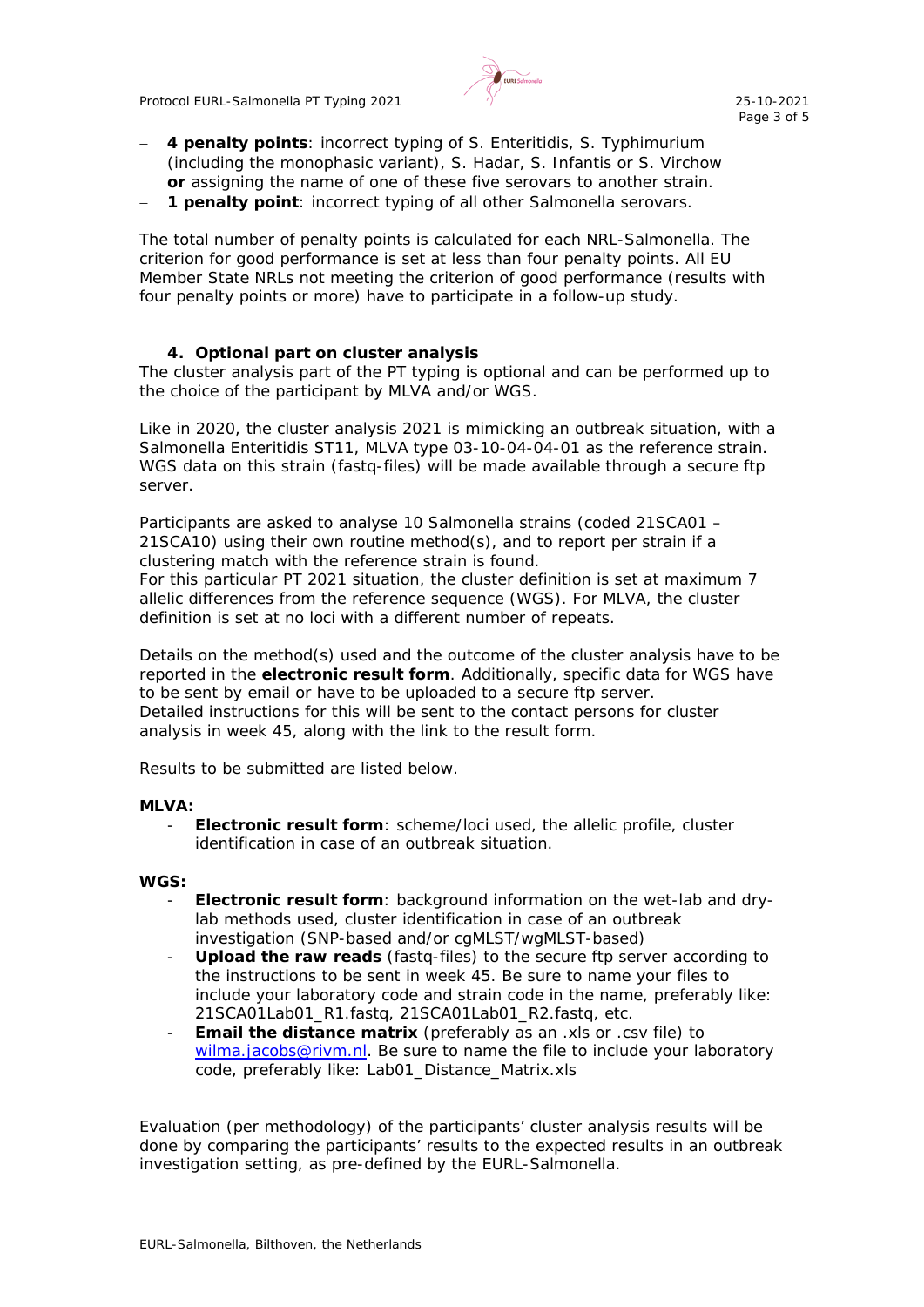Protocol EURL-*Salmonella* PT Typing 2021 25-10-2021



As a minimum, it will be expected to have any technical duplicate strains be reported as (part of) one cluster.

#### **5. Reporting of the PT results**

As usual, all data have to be reported through an electronic result form. The link to the serotyping result form will be sent by email to the contact persons for serotyping in week 45.

#### **Submission of serotyping data** has to be finalised on Friday **17 December 2021** at the latest.

The part on cluster analysis will use a separate result form, and the link to this form will be sent to the contact persons for cluster analysis in a separate email in week 45 as well. Deadline for the electronic **submission of all cluster analysis results** (result form plus additional WGS data as requested) is **28 January 2022** at the latest.

Mind that the electronic result forms are no longer accessible after these deadlines!

In case you foresee problems with the deadline(s), please contact us beforehand.

If you have questions or remarks about this study, or in case having problems using the electronic result forms, please contact:

Wilma Jacobs EURL-*Salmonella*, National Institute for Public Health and the Environment (RIVM)

E-mail: [wilma.jacobs@rivm.nl](mailto:wilma.jacobs@rivm.nl) Tel./mobile number: +31 88 689 4290/+31 6 3114 2419